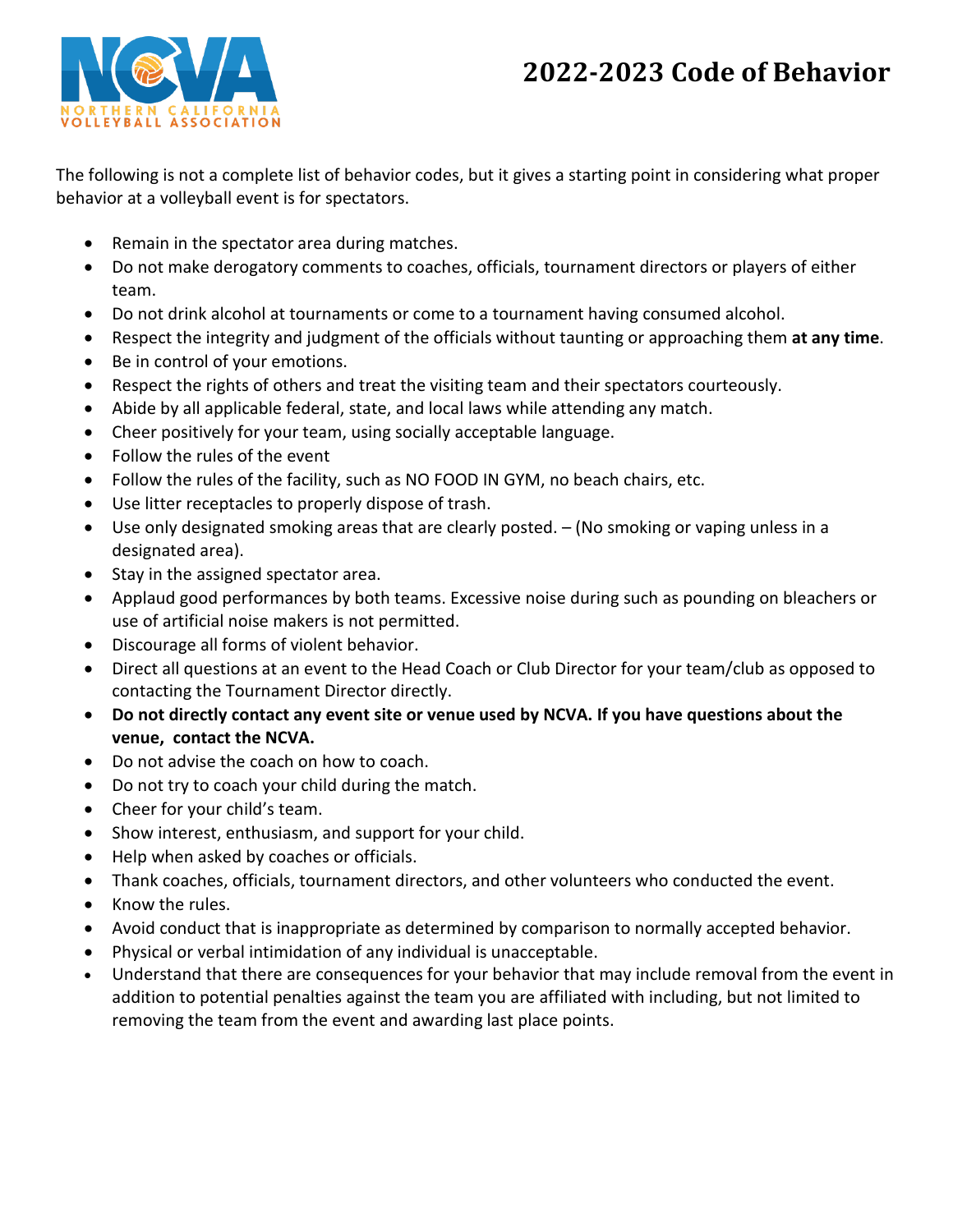# **2020-2021 Code of Behavior**



The NCVA is committed to creating and upholding traditions of excellence through volleyball by focusing on responsibility and accountability. Everyone involved in the sport of volleyball will fit into at least one of the following categories.

## *Athlete Code of Behavior*

As an athlete, I:

- $\Box$  will participate in volleyball free of alcohol and drugs
- $\Box$  will use positive verbal and physical behavior, controlling my temper and aggression
- $\Box$  will give true information concerning another individual's involvement in or knowledge of an incident relevant to a violation of the rules
- $\Box$  will play by the rules of volleyball
- $\Box$  will display fair play by treating all those involved in the match with dignity and respect
- $\Box$  will treat others as I would like to be treated
- $\Box$  will work hard and honestly to improve performance and participation
- $\Box$  will maintain a positive image of myself by participating for enjoyment
- $\Box$  will respect the decisions of officials and tournament directors
- $\Box$  will respect the Officials
- $\Box$  will respect all NCVA and Event staff members
- $\Box$  will not use my cellphone, or accessories such as headphones while my team is playing or officiating

## *Parent Code of Behavior*

As a parent, I:

- $\Box$  will be positive in attitude toward volleyball and emphasize the cooperative nature of the sport
- $\Box$  will encourage hard work and honest effort that will lead to improved performance and participation
- $\Box$  will encourage and respect referees and officials and their integrity
- $\Box$  will encourage athletes to participate for their own enjoyment
- $\Box$  will be supportive of all attempts to remove verbal and physical abuse from organized volleyball activities, including the use of inappropriate language
- $\Box$  will stay away from the playing area during the match
- $\Box$  will applaud fair play during matches
- $\Box$  will respect the decisions of officials and tournament directors
- $\Box$  will respect the Officials
- $\Box$  will not go to the tournament director for any calls made by the official
- $\Box$  will respect all NCVA and Event staff members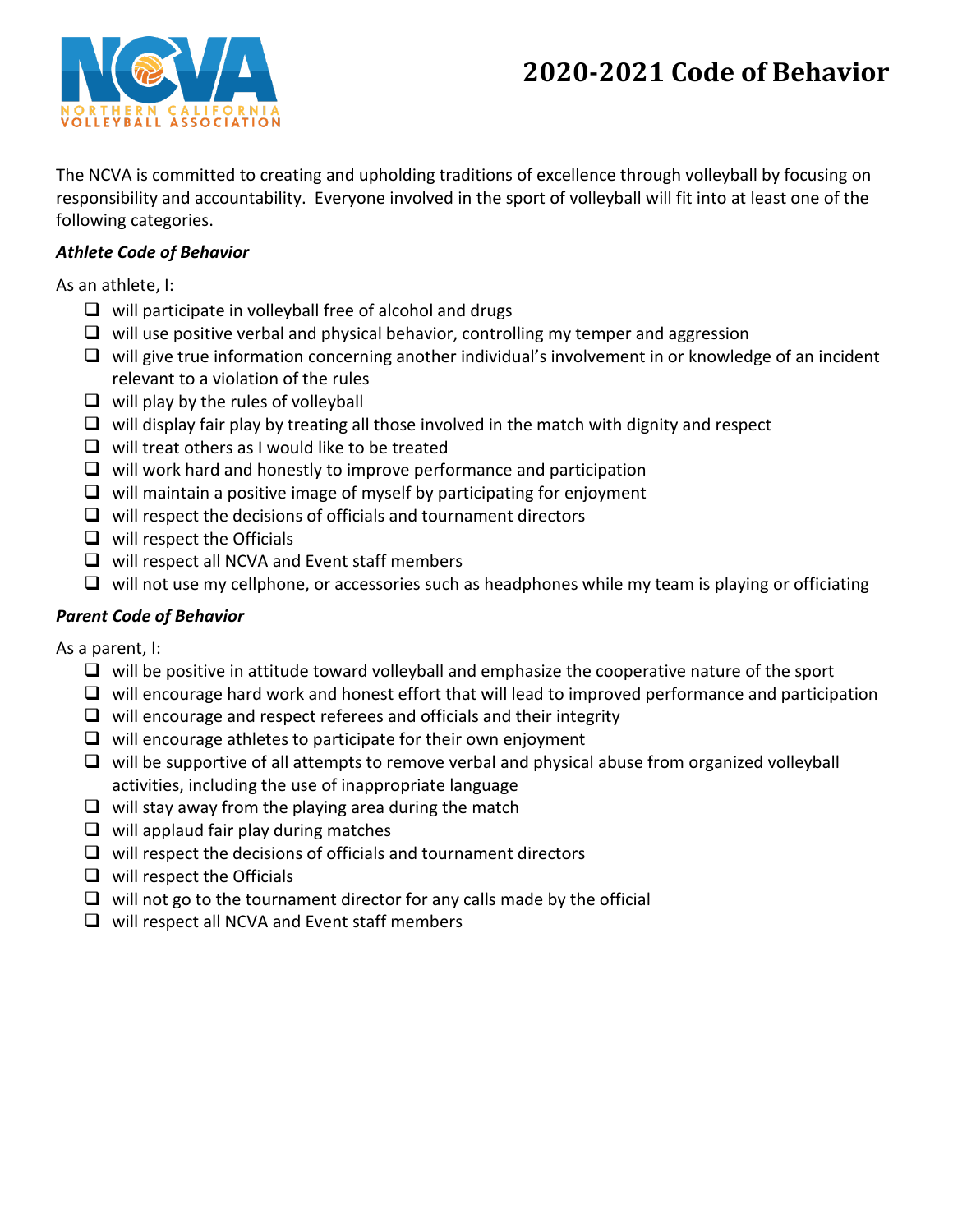# **2020-2021 Code of Behavior**



### *Spectator Code of Behavior*

#### *As a spectator, I:*

- $\Box$  will respect the rights of others and treat the visiting team and their spectators courteously
- $\Box$  will abide by all applicable federal, state, and local laws while attending any match
- $\Box$  will cheer positively for my team, using socially acceptable language
- $\Box$  will respect the integrity and judgment of the officials without taunting or approaching them between sets or at the end of the match
- $\Box$  will only use designated smoking areas that are clearly posted. (No smoking or vaping unless in a designated area).
- $\Box$  will use litter receptacles to properly dispose of trash
- $\Box$  will applaud good performances by both teams
- $\Box$  will discourage all forms of violent behavior
- $\Box$  will respect the decisions of officials and tournament directors

## **Club Director Code of Behavior**

As a club director, I:

- $\Box$  will insist that coaches conduct themselves in a professional manner
- $\Box$  will provide equal opportunities and equal access for everyone to participate
- $\Box$  will insist that unruly fans be removed from the premises
- □ will follow the rules and regulations of USAV/NCVA to ensure that the association's philosophy and objectives are enhanced
- $\Box$  will develop programs that encompass fairness to the participants and promote fair play
- $\Box$  will positively promote and publicize volleyball
- $\Box$  will hire positive role models for athletes
- $\Box$  will assist in the provision of appropriate first aid and injury treatment of athletes
- $\Box$  will inform all parents participating with my club that all questions at any tournament should be addressed by contacting the Head Coach or Club Director and not the Tournament Director directly.
- $\Box$  will make sure that all players, coaches, and parents are aware that there is not celebratory handshakes or high fives, due to current risk of COVID-19

## *Officials Code of Behavior*

As an official, I:

- $\Box$  will maintain a dignified appearance at all times
- $\Box$  will display impartial, consistent and courteous officiating behavior
- $\Box$  will display quiet efficiency in the performance of officiating duties
- $\Box$  will enforce rule modifications for those with special needs
- $\Box$  will work with other officiating personnel as an officiating team
- $\Box$  will accept officiating feedback positively
- $\Box$  will speak to a Tournament Director in case of an emergency that requires me to leave
- $\Box$  will remain off my electronic devices and headphones while officiating